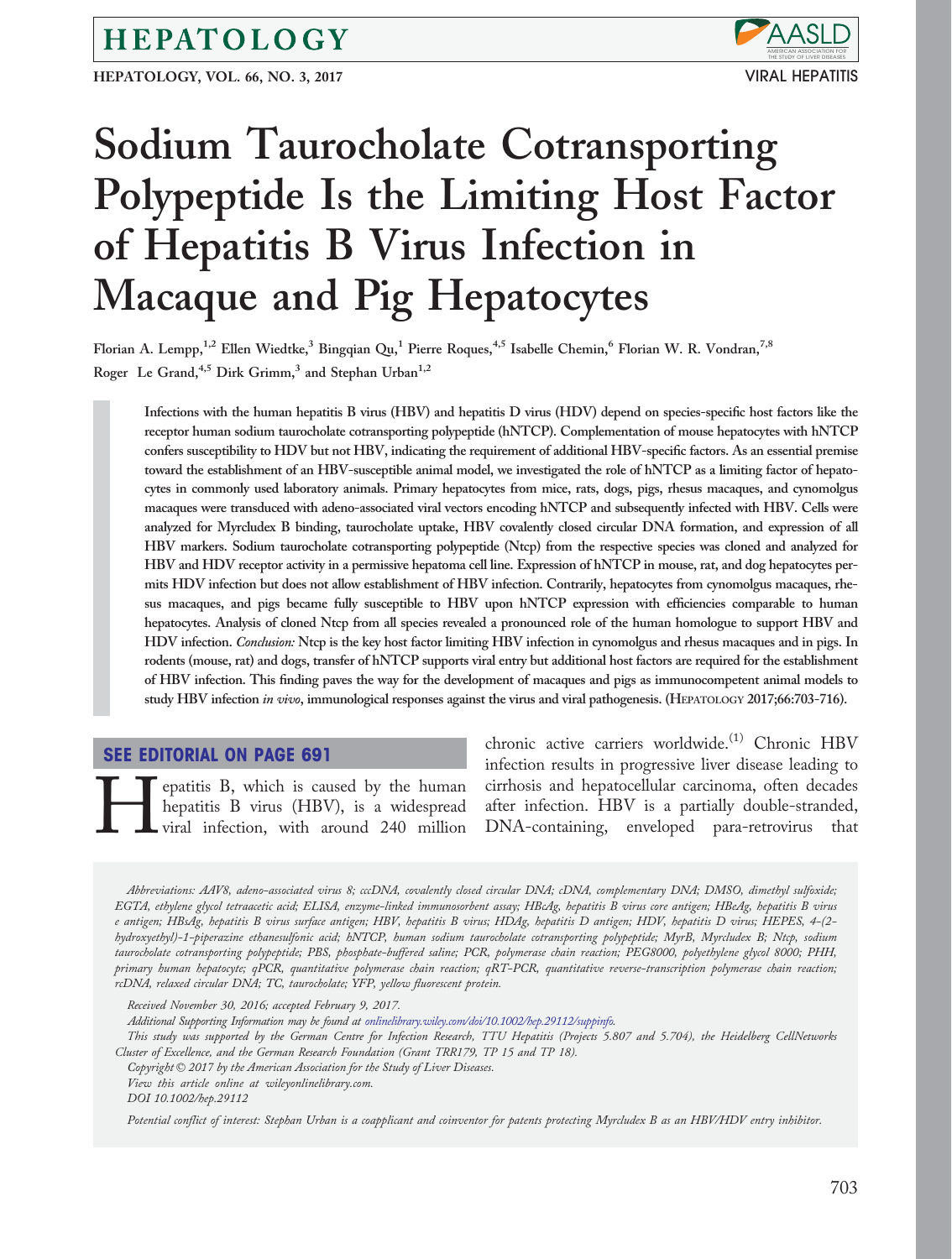belongs to the family Hepadnaviridae. Members of this family are found in many species, including rodents and birds. $^{(2)}$ 

Hepatitis D virus (HDV) is an RNA satellite virus that replicates in HBV-infected individuals. HDV requires HBV as a helper virus, because it depends on the HBV-encoded envelope proteins for assembly and dissemination within its human host.<sup>(3)</sup> Chronic HBV/HDV coinfections cause the most severe form of viral hepatitis. Although HBV vaccines protect from infection of both HBV and HDV, treatment options for the 240 million chronic HBV carriers are limited to nucleoside analogues and interferon-a, with little curative outcome. $(4)$  Unfortunately, nucleoside analogue regimens, which diminish reverse transcription of HBV pregenomic RNA, have no effect on HDV replication. Following the establishment of susceptible cell lines, expressing the HBV/HDV receptor human sodium taurocholate cotransporting polypeptide  $(hNTCP)$ ,<sup> $(5,6)$ </sup> novel drugs are currently being identified and preclinically evaluated.(4) The development of such drugs into clinical proof-of-concept studies is still profoundly impeded by the lack of appropriate animal models. It is therefore of high importance to generate such models e.g., by identification of host-specific factors that overcome species-specific restrictions of distinct replication steps or by the identification of species that are only restricted by the respective sodium taurocholate cotransporting polypeptide (Ntcp) receptor.

HBV shows a peculiar host range, infecting only humans, chimpanzees, and, under certain experimental conditions, the tree shrew Tupaia belangeri.<sup>(7)</sup> Laboratory animals such as mice, rats, and macaques are resistant to HBV and HDV infection. $(8)$  The chimpanzee, therefore, remains the only immunocompetent model

for HBV and HDV. Several studies to understand the clearance of a natural infection have been obtained in that model. $^{(9)}$  However, because the experimental use of human primates is ethically no longer acceptable, novel models are required to understand how chronic infections can be cured and immunological control of the virus can be obtained with upcoming drugs. $(10)$ The discovery of hNTCP as a limiting host factor for HBV and HDV infection in human hepatoma cells raised the hope to develop hNTCP transgenic animals that become fully susceptible to HBV. Such mice weakly support HDV infection<sup> $(11,12)$ </sup> but are still constrained for HBV infection.

There is accumulating evidence that the distinct species specificity of HBV and HDV is related to hNTCP-dependent and hNTCP-independent steps in the early infection events of both viruses. Differences in later steps such as virus assembly play minor roles; for example, HBV-transgenic mice $^{(13)}$  are fully competent to produce infectious virions. Using the HBV/HDV entry inhibitor Myrcludex B (MyrB),  $(14)$  a synthetic L-protein–derived lipopetide that interacts with hNTCP and thereby interferes with the formation of a functional receptor complex, we have shown previously that HBV/HDV can bind hepatic Ntcp from some nonsusceptible species (e.g., mouse, rat, dog). Curiously, MyrB and thus HBV/HDV is unable to interact with some forms of Ntcp, such as that from cynomolgus macaques, rhesus macaques, and pigs.(15,16) These peculiar binding properties could be mapped to distinct sequence elements within the Ntcp homologues in humans, mice, and macaques [\(Support](http://onlinelibrary.wiley.com/doi/10.1002/hep.29112/suppinfo)[ing Fig. S6](http://onlinelibrary.wiley.com/doi/10.1002/hep.29112/suppinfo)); Ntcp from mice but not from cynomolgus macaques binds MyrB, because of a crucial sequence element located at position  $157-165$ .<sup> $(5,6)$ </sup> However,

#### ARTICLE INFORMATION:

From the <sup>1</sup>Department of Infectious Diseases, Molecular Virology, University Hospital Heidelberg, Heidelberg, Germany; <sup>2</sup>German Centre for Infection Research, partner site Heidelberg, Heidelberg, Germany; <sup>3</sup>Cluster of Excellence CellNetworks, Department of Infectious Diseases, Virology, BioQuant, University Hospital Heidelberg, Heidelberg, Germany; <sup>4</sup>Division of ImmunoVirology, Institute of Emerging Diseases and Innovative Therapies, Centre d'Energie Atomique, Fontenay aux Roses, Paris, France; <sup>5</sup>UMRE01, UMR1184, Université Paris Sud, Orsay, France; <sup>6</sup>Université de Lyon, INSERM U1052, CNRS UMR5286, Centre de Recherche en Cancérologie de Lyon, Lyon, France; <sup>7</sup> Regenerative Medicine and Experimental Surgery, Department of General, Visceral and Transplantation Surgery, Hannover Medical School, Hannover, Germany; <sup>8</sup> German Centre for Infection Research (DZIF), partner site Hannover-Braunschweig, Hannover, Germany.

#### ADDRESS CORRESPONDENCE AND REPRINT REQUESTS TO:

Stephan Urban, Ph.D. Department of Infectious Diseases, Molecular Virology University Hospital Heidelberg Im Neuenheimer Feld 345

D-69120 Heidelberg, Germany E-mail: stephan.urban@med.uni-heidelberg.de Tel.: +49-6221-564902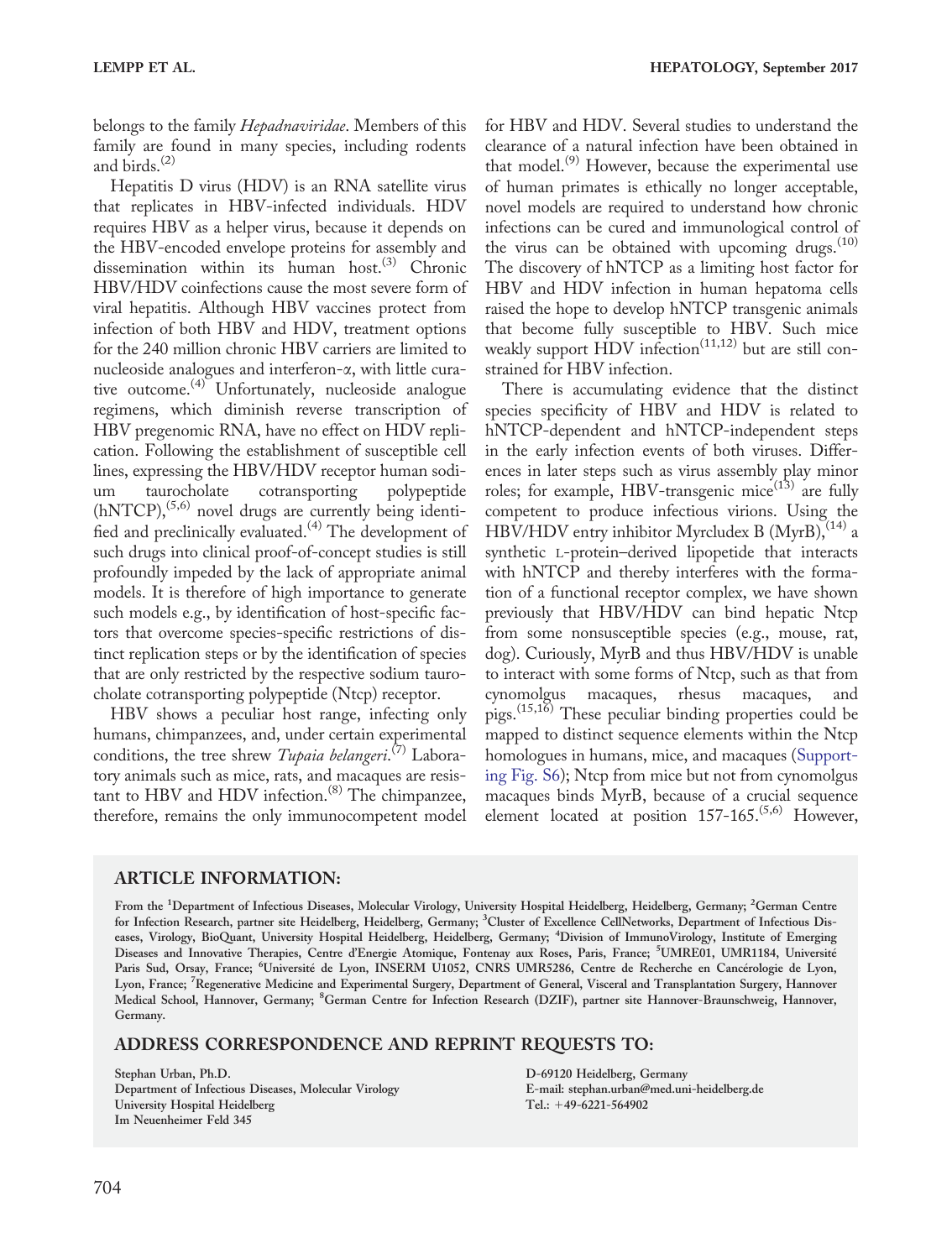mouse Ntcp cannot mediate efficient virus entry due to a sequence alteration within amino acids  $84-87$ .<sup>(5,17)</sup> Only the human homologue hNTCP supports both binding and successful infection. When hNTCP is expressed in cell lines of murine origin, these cells become HDVsusceptible to a limited level but remain essentially refractory to  $HBV$ ,<sup> $(5,17,18)$ </sup> reflecting the observations in vivo. These restrictions can be overcome through fusion of hNTCP-expressing mouse cells with nonsusceptible human HepG2 hepatoma cells, indicating a lacking host factor in murine cells.<sup>(18)</sup>

To systematically investigate hNTCP-mediated species restrictions in laboratory animals that might serve as candidates for an immunocompetent model for HBV/HDV, we expressed hNTCP in primary hepatocytes from mice, rats, dogs, cynomolgus macaques, rhesus macaques, and pigs and analyzed their ability to support HBV replication. We found that hepatocytes from macaques and pigs become fully susceptible to both HDV and HBV, indicating that their endogenous Ntcp homologues are the only factor restricting replication of HBV.

## Materials and Methods

### PRIMARY HEPATOCYTE ISOLATION AND CULTURE

Primary mouse (C57BL/6) and rat (Han Wistar) hepatocytes were isolated from 10- to 14-week-old animals in a two-step perfusion method using an ethylene glycol tetraacetic acid (EGTA)-containing buffer [2 mM glutamine, 0.5% glucose, 25 mM 4-(2 hydroxyethyl)-1-piperazine ethanesulfonic acid (HEPES), 2 mM EGTA diluted in phosphatebuffered saline (PBS)], followed by perfusion with 0.3 mg/mL collagenase type IV (Sigma-Aldrich) (in 2 mM glutamine, 0.5% glucose, 25 mM HEPES, 3 mM CaCl2 diluted in Williams E medium) as described previously.<sup>(15)</sup> Primary human hepatocytes (PHHs) were isolated from liver resections of patients undergoing partial hepatectomy as described previously.<sup>(19)</sup> All tissue donors provided written informed consent for the experimental use of their liver specimen. The protocol was approved by the ethics commission of Hannover Medical School. Primary cynomolgus macaque (Macaca fascicularis), rhesus macaque (Macaca mulatta), pig (Göttingen minipig), and dog (beagle) hepatocytes were obtained from the commercial vendor BioreclamationIVT. As a second independent source,

primary cynomolgus hepatocytes were isolated freshly from livers of cynomolgus macaques as described previously.(20) Primary rat hepatocytes were cultured in Williams E medium supplemented with 10% fetal bovine serum, 50 U/mL penicillin, 50  $\mu$ g/mL streptomycin, 5  $\mu$ g/mL insulin, 50  $\mu$ M hydrocortisone hemisuccinate, and 1.5% dimethyl sulfoxide (DMSO). All other primary hepatocytes were cultured in HCM hepatocyte medium (Lonza) supplemented with 1.5% DMSO.

#### VIRAL TRANSDUCTION/ INFECTION

Primary hepatocytes were seeded in 24-well plates pretreated with 50  $\mu$ g/mL rat tail collagen (Corning) overnight. After attachment of the cells (usually after 6-8 hours), transduction was initiated by inoculation of the cells with 50,000 genome equivalents (ge) per cell of adeno-associated virus 8 (AAV8)-hNTCP or AAV8-yellow fluorescent protein (YFP) in the presence of 4% polyethylene glycol 8000 (PEG8000) (Sigma-Aldrich). After 16 hours, cells were washed and incubated with fresh medium. Three days after transduction, cells were infected with HBV or HDV by inoculation with 750 ge/cell HBV or 0.1, 1, or 10 IU/ cell HDV (determined by way of quantitative reversetranscription polymerase chain reaction [qRT-PCR] using the World Health Organization HDV International Standard [Paul-Ehrlich-Institut, Langen, Germany] for normalization) in medium containing 4% PEG8000. For entry inhibition, cells were preincubated with 500 nM MyrB for 30 minutes. The same concentration was present in the infection inoculum as well as during the first day after removal of the inoculum. After 16 hours, the infection inoculum was removed, the cells were washed three times with PBS, and fresh medium was added. For quantification of HBV infection, secreted hepatitis B virus e antigen (HBeAg) was determined in the cell culture supernatant by the ADVIA Centaur XPTM automated chemo-luminescence system (Siemens), and hepatitis B surface antigen (HBsAg) was quantified as international units by way of enzyme-linked immunosorbent assay (ELISA) (Architect, Abbott).

#### COVALENTLY CLOSED CIRCULAR DNA QUANTIFICATION

DNA samples from total lysates of infected cells were prepared using the NucleoSpin Tissue Kit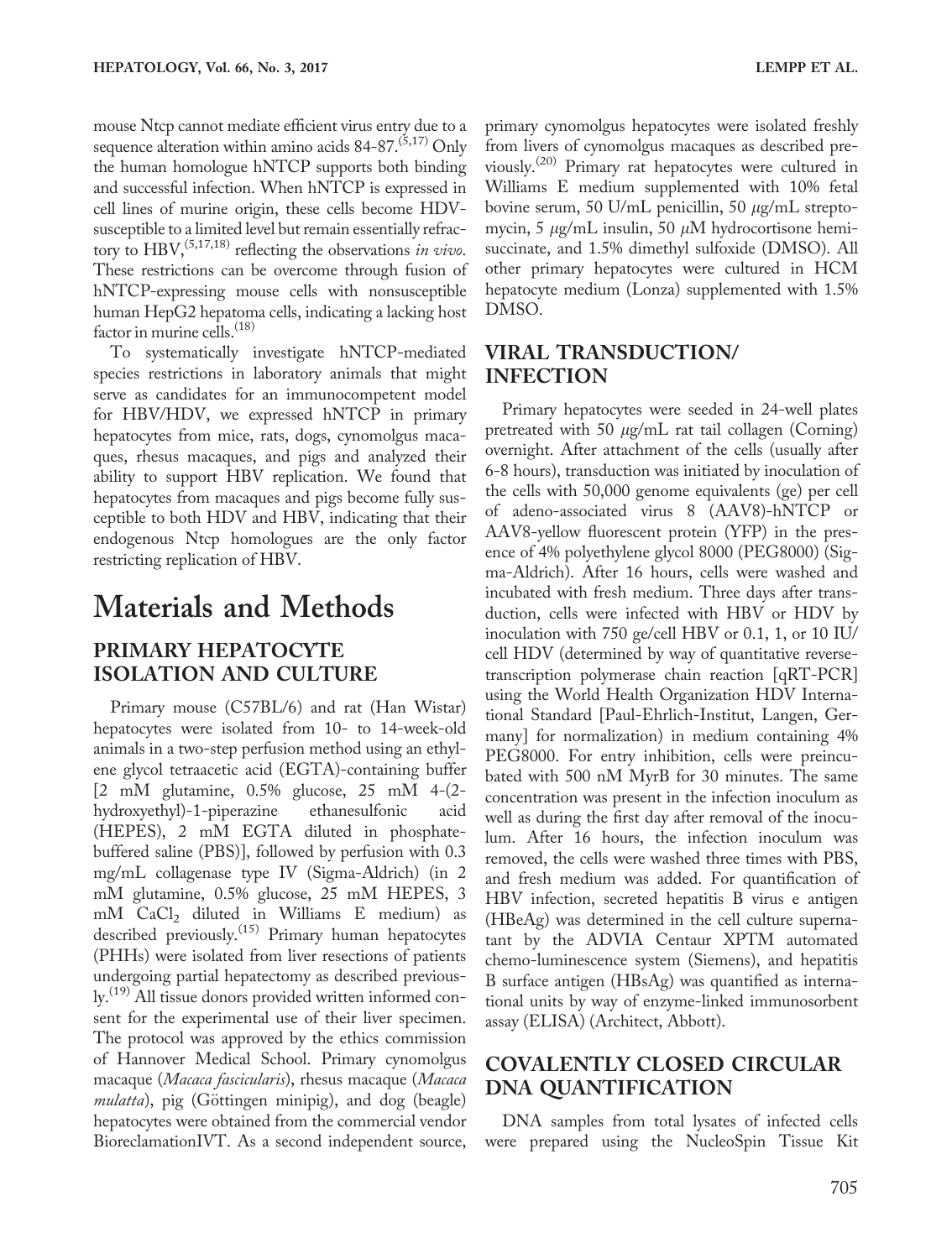



FIG. 1. Transgene expression efficiency of AAV8-transduced primary hepatocytes from different species. (A) Experimental layout: Primary hepatocytes from different species were seeded in 24-well plates and inoculated with AAV8 (carrying either YFP or hNTCP) in the presence of 4% PEG8000 for 16 hours. (B) Four days after transduction, cells were incubated with atto565-labeled MyrB for<br>30 minutes at 37°C, washed, and imaged for bound MyrB<sup>atto</sup> (red), YFP transgene expression ( overlay of all three colors is shown (magnification ×400). See [Supporting Fig. S3](http://onlinelibrary.wiley.com/doi/10.1002/hep.29112/suppinfo) for single images. PHHs, which were not transduced, served as positive control. (C) Four days after transduction, cells were incubated with 5 nM or 20 nM [3H]-labeled TC for 15 minutes at  $37^{\circ}$ C in the presence or absence of 2  $\mu$ M MyrB and washed extensively, before uptake of [3H]-TC was measured by way of liquid scintillation counting of the cell lysate.

(Macherey-Nagel). Briefly, cells were lysed in provided T1 buffer and incubated with proteinase K and B3 buffer at  $70^{\circ}$ C for 1 hour, and the following steps were

performed according to the protocol. For quantification of covalently closed circular DNA (cccDNA), DNA samples were incubated with T5 exonuclease

------------------------------------------------------------------------------------------------------------------------------- --------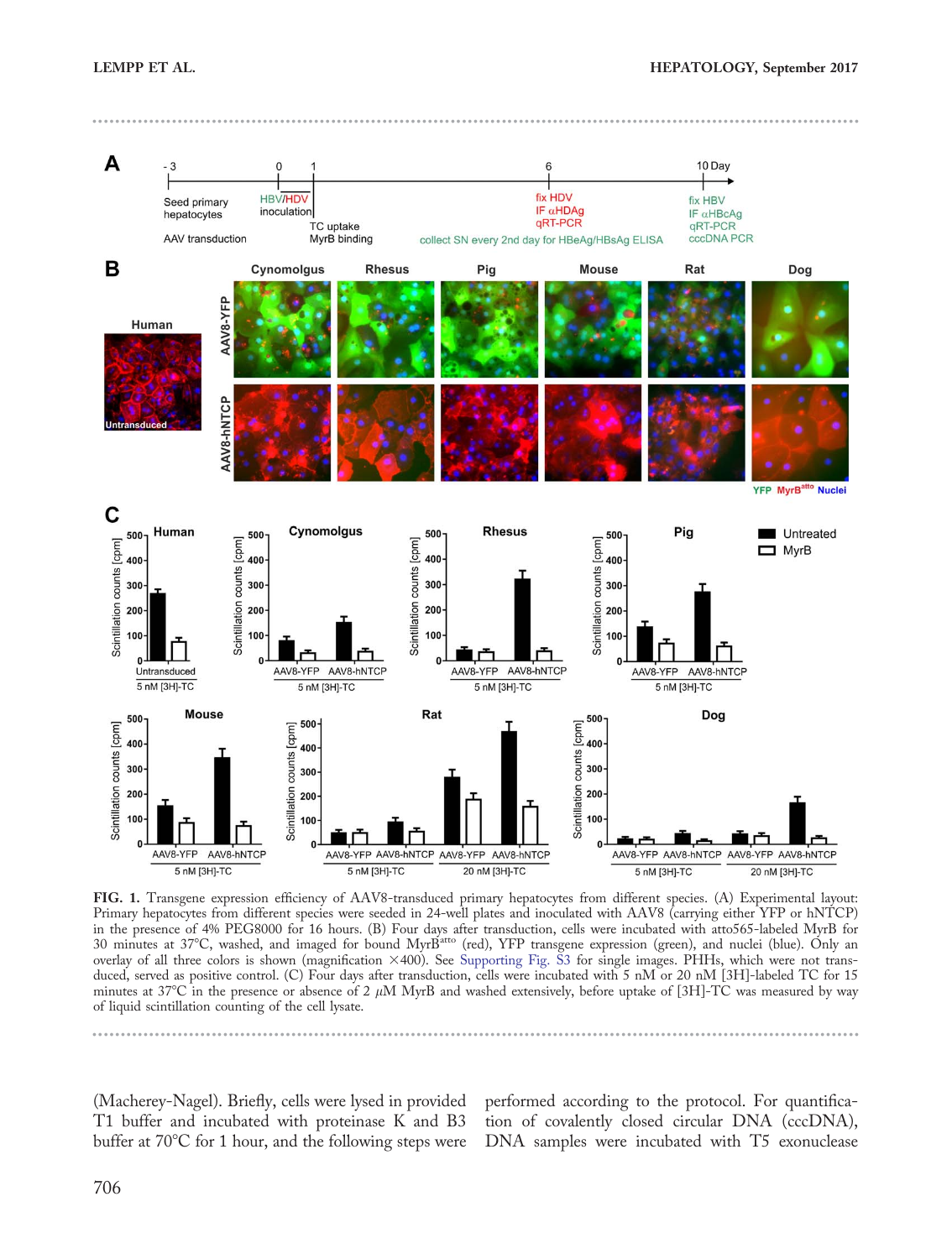(New England Biolabs) (reaction: 5  $\mu$ L of the eluted DNA, 1  $\mu$ L 10 $\times$  reaction buffer, 5 units T5 Exo, and 3.5  $\mu$ L water) at 37°C for 1 hour to digest genomic DNA and viral relaxed circular DNA (rcDNA). The enzyme was inactivated at  $70^{\circ}$ C for 20 minutes and products were immediately subjected to quantitative polymerase chain reaction (qPCR) in PerfeCTa qPCR Toughmix (Quanta Biosciences) with cccDNAspecific primers (forward: 5'-GTGGTTATCCTG CGTTGAT-3'; reverse: 5'-GAGCTGAGGCGG TATCT-3') and a probe (5'-FAM-AGTTGGCGA GAAAGTGAAAGCCTGC-TAMRA-3') using an optimized two-step program (denaturation:  $95^{\circ}$ C for 15 minutes; annealing and extension:  $95^{\circ}$ C for 5 seconds and  $63^{\circ}$ C for 70 seconds for 50 cycles). A plasmid carrying a head-to-tail dimer of the full-length HBV genome was used for calibration. $(21)$ 

#### CLONING OF HOMOLOGOUS hNTCP SEQUENCES

Total RNA was extracted from freshly isolated primary hepatocytes using the Nucleospin RNA Kit (Macherey Nagel) and reverse-transcribed using the High-Capacity cDNA Reverse Transcription Kit (ABI) according to the manufacturer's protocol. PCR primers were designed based on database sequences for the different hNTCP homologues (see [Supporting](http://onlinelibrary.wiley.com/doi/10.1002/hep.29112/suppinfo) [Table S1](http://onlinelibrary.wiley.com/doi/10.1002/hep.29112/suppinfo) for details). The hNTCP coding regions were amplified from the complementary DNA (cDNA) by way of PCR using the HotStarTaq Plus DNA polymerase (Qiagen) and ligated by way of the introduced restriction sites into a pWPI plasmid that encodes green fluorescent protein under an internal ribosomal entry site, to monitor transfection efficiencies.<sup> $(5)$ </sup> All sequences were verified by way of Sanger sequencing.

AAV/HBV/HDV production, taurocholate uptake, MyrB binding, and immunofluorescence staining were performed as described previously<sup>(5,18,22)</sup>; see the [Supporting Information](http://onlinelibrary.wiley.com/doi/10.1002/hep.29112/suppinfo) for details.

### Results

To analyze the susceptibility of different primary hepatocytes toward HBV and HDV, we seeded freshly prepared or frozen cells from cynomolgus or rhesus macaques, pigs, mice, rats, and dogs in 24-well plates at densities of 2.2  $\times$  10<sup>5</sup> (mice) or 3.5  $\times$  10<sup>5</sup> (all others) cells/well. Eight hours after plating, the cells were transduced with equal genome equivalents of

AAV8 encoding YFP (transduction control) or hNTCP.<sup>(5)</sup> This construct promotes taurocholate (TC)-transporter and HBV/HDV receptor function to the transduced cells. The experimental setup is depicted in Figure 1A. Nontransduced PHHs, the current gold standard for in vitro infections with HBV and HDV, were used as a control. One day after seeding, cells were inspected by way of microscopy to ensure the formation of confluent monolayers of nondividing hepatocytes, which is optimal for efficient infection (Supporting Fig.  $\text{S1}$ ).<sup>(23)</sup> For dog hepatocytes, only approximately 60% confluency could be achieved. To study a possible contribution of the endogenous forms of Ntcp to the effects mediated by the transduced hNTCP, we performed a kinetic analysis. As depicted exemplarily for primary mouse hepatocytes in [Supporting Fig. S2](http://onlinelibrary.wiley.com/doi/10.1002/hep.29112/suppinfo), endogenous Ntcp in the primary hepatocytes is rapidly lost under the chosen culture conditions: after isolation, mouse Ntcp transcripts were degraded with a half-life of 3.7 hours, whereas mouse Ntcp protein functionality decreased with a half-life of 27.2 hours as measured by TC uptake assay. Therefore, we estimate that at the time of infection or transduction analysis experiments, activity of endogenous Ntcp was <10% compared with freshly isolated hepatocytes. This result is consistent with previous studies performed in human hepatocytes.<sup>(24)</sup>

#### TRANSDUCTION OF PRIMARY HEPATOCYTES BY AAV8

Four days after AAV8 transduction, transgene expression was analyzed using a MyrB-atto binding test (Fig. 1B) and a TC uptake assay (Fig. 1C). All YFP-transduced primary cells showed YFP expression in >80% of the parenchymal cells, indicating high transduction efficiencies with the AAV8 vector in hepatocytes of all species, whereas hNTCP-transduced cells show no YFP signal (see [Supporting Fig. S3](http://onlinelibrary.wiley.com/doi/10.1002/hep.29112/suppinfo) for single-channel images). Binding of fluorescently labeled MyrB to hNTCP resulted in a red fluorescence signal in PHHs, mostly at the cell membrane but also in the cytoplasm (Fig. 1B, left). The hNTCPtransduced hepatocytes showed specific MyrB binding in the majority of cells, whereas the YFP-transduced cells only showed a few unspecific dot-like signals, which possibly reflected unspecific binding of the lipopeptide (Fig. 1B, right panels). Because hNTCP is a bile salt transporter with preference for conjugated bile salts, we analyzed the uptake of  $[^3H]$ -TC in the cells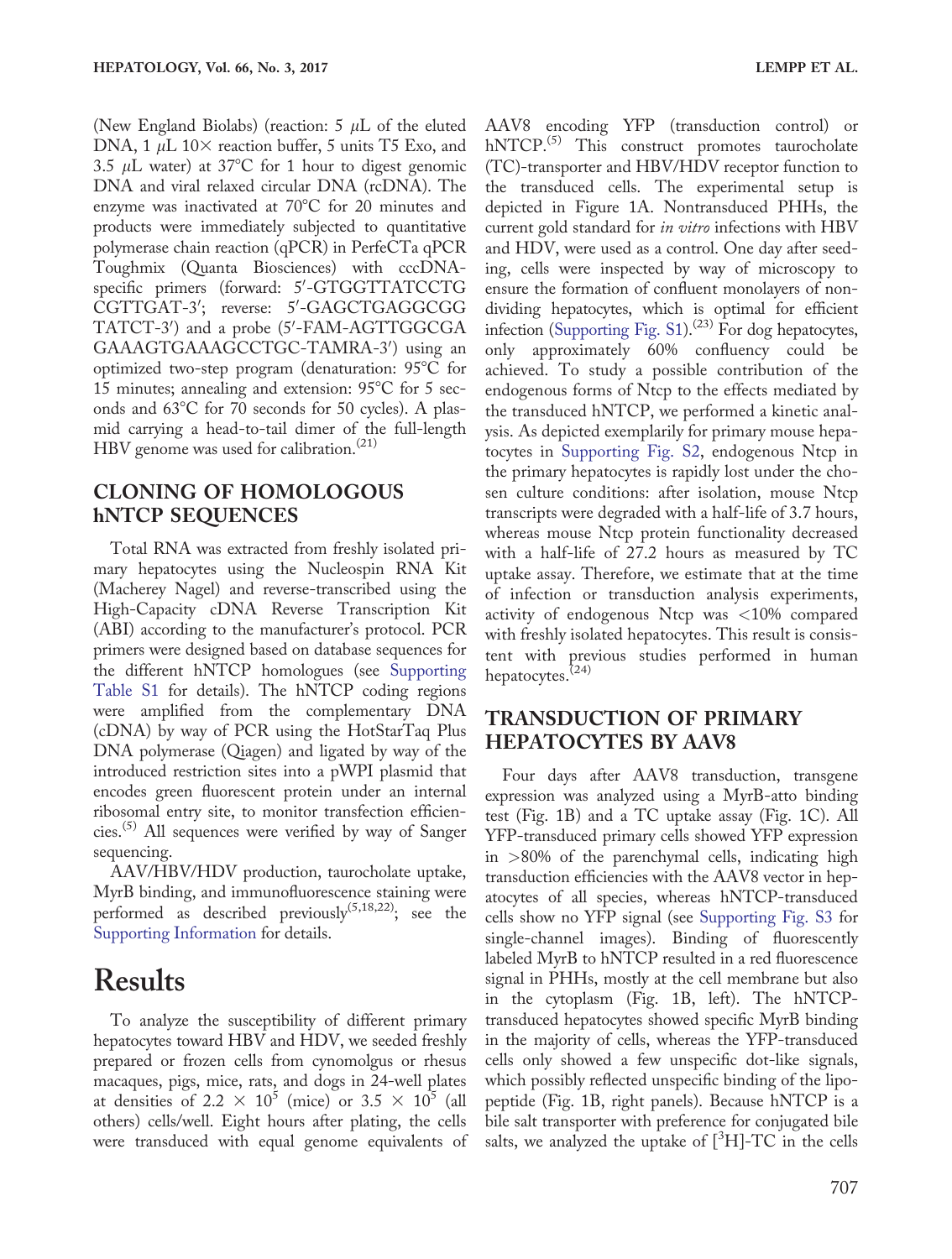



FIG. 2. HDV infection of hNTCP-transduced primary hepatocytes from different species. (A) Three days after AAV8 transduction, cells were inoculated with HDV at 0.1, 1, or 10 IU/cell in the presence or absence of 500 nM MyrB. (B) PHHs were directly infected without previous transduction. Six days after infection, cells were fixed and immunostained with an antibody against HDAg (red, magnification 3200 [insets, magnification 3400]). (C) Three days after AAV8-hNTCP transduction, cells were infected with HDV at 1 IU/cell in the presence or absence of 500 nM MyrB. Six days after infection, total RNA was extracted and reversetranscribed, and intracellular HDV genomes were quantified by way of qPCR with HDV-specific primers and probe. Note that PHHs were directly infected with HDV without previous transduction.

--------------------------------------------------------------------------- ----

----

----------------------------------------------------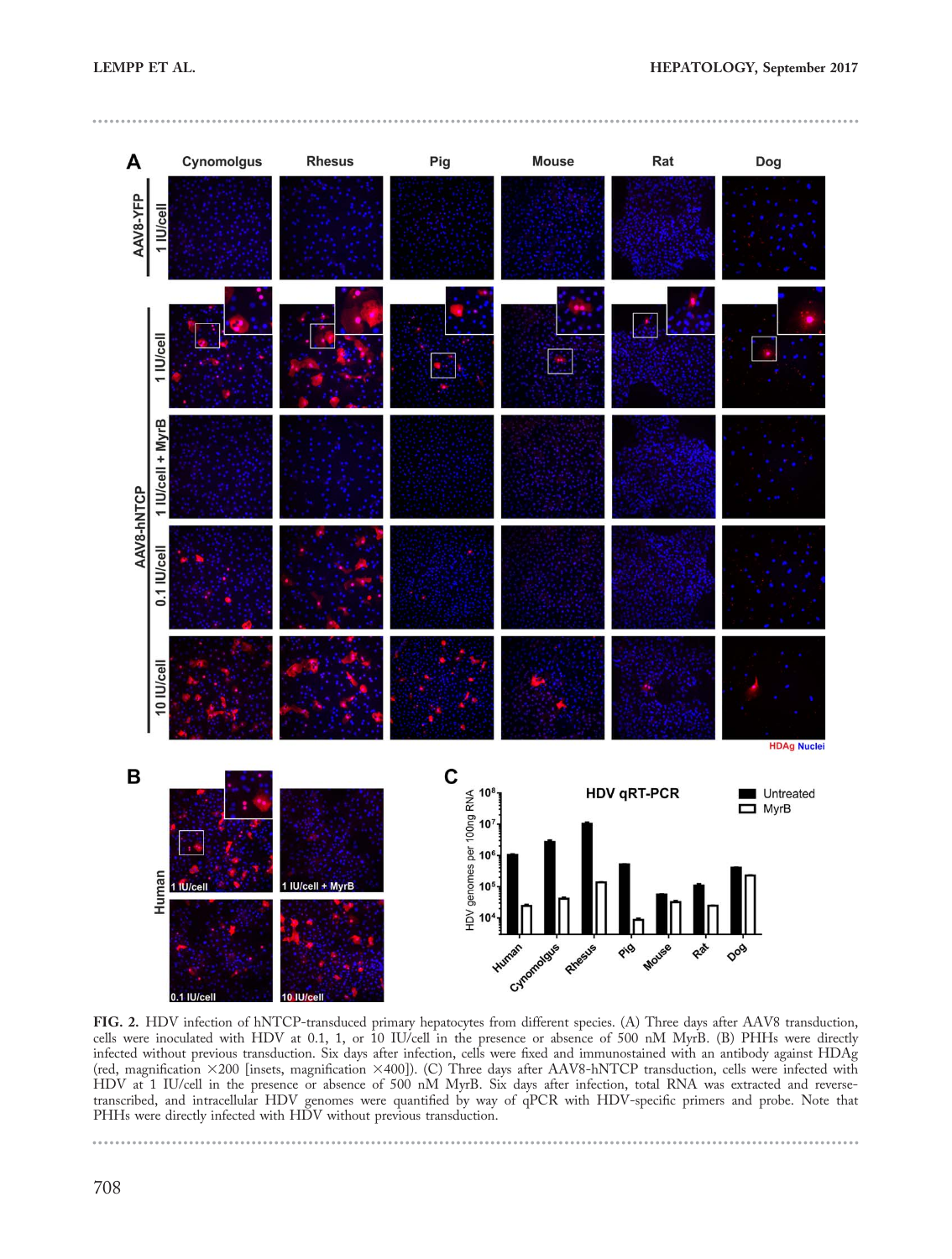by liquid scintillation counting as described previous- $\rm ly^{(22)}$  (Fig. 1C). hNTCP-transduced cells showed 2- to 7-fold higher TC uptake rates compared with YFPtransduced cells, indicating that the ectopically expressed hNTCP receptor was correctly sorted to the hepatocyte surface and functions as a transporter and that the endogenous forms of Ntcp do not play a significant role in TC transport. Furthermore, hNTCPdependent TC transport could be inhibited by MyrB, indicating accurate interaction of the HBV preSdomain with the ectopically expressed receptor on the surface of all parenchymal cells. For rat and dog hepatocytes, initial TC uptake rates were low; therefore, we increased the concentration of  $[^3H]$ -TC by 4-fold to enhance comparability between YFP- and hNTCPtransduced cells. Taken together, primary hepatocytes from all species when complemented with human hNTCP support binding of MyrB and transport of TC.

#### hNTCP-TRANSDUCED HEPATOCYTES GAIN SUSCEPTIBILITY TO HDV

To test their susceptibility to HDV, AAV-hNTCP transduced hepatocytes were inoculated at day 3 post transduction with 0.1, 1, or 10 IU/cell of HDV for 16 hours. Six days later, infection was analyzed by way of immunofluorescence staining of hepatitis D antigen (HDAg) (Fig. 2A,B). HDAg-positive cells were found among all hNTCP-transduced cells. No HDAgexpressing cells were observed in YFP-transduced cells or in cells treated with MyrB during virus inoculation. Strikingly, the number of HDAg-positive cells was higher in human, macaque, and pig hepatocytes when compared with hepatocytes from mice, rats, and dogs, indicating that the latter still exhibit an additional limitation to HDV infection. Whereas infection with the minimal 0.1 IU/cell already resulted in clearly detectable infection events per view field in human, macaque, and pig cells, no infected cells could be detected for the other species (mice, rats, dogs) at this infectious dose. The lower degree of infection was consistent with the quantification of intracellular HDV genomes after infection with a 10-fold higher dose of HDV (Fig. 2C). Whereas human, macaque, and pig hepatocytes showed very high levels of intracellular HDV RNA, which can be blocked by MyrB, rat and dog hepatocytes showed generally over 50-fold fewer replicative intermediates. Moreover, the difference to the MyrB-

treated cells was significantly lower compared with the other species.

### HBV INFECTION OF MACAQUE AND PIG HEPATOCYTES AFTER hNTCP TRANSDUCTION

To investigate whether ectopic expression of hNTCP in the primary hepatocytes allows infection with HBV, cells were inoculated with HBV in the presence or absence of MyrB. Cell supernatants were collected every second day starting from day two post infection for quantification of secreted HBsAg (Fig. 3A). A strong time-dependent increase of secreted HBsAg could be observed in the supernatants of hNTCP-transduced, non–MyrB-competed human, cynomolgus macaque, rhesus macaque, and pig hepatocytes. Remarkably, the levels of secreted HBsAg measured by quantitative assays in international units were comparable between human, cynomolgus macaque, and rhesus macaque hepatocytes (reaching up to 73 IU between days 8 and 10 after HBV infection in the rhesus macaque samples). Pig hepatocytes showed an approximately 10-fold lower secretion of HBsAg, but a strong increase over time was still evident. HBsAg was not produced when cells were transduced with AAV8-YFP or when hNTCP-transduced cells were treated with MyrB. This indicates that viral entry exclusively proceeds via the transduced receptor. No increase in secreted HBsAg occurred in hNTCPtransduced mouse, rat, or dog hepatocytes. The determined levels were comparable with those measured for MyrB-competed or YFP-transduced control cells and reflect the decrease of HBsAg input after medium exchange. The kinetics of HBsAg secretion was substantiated through quantification of secreted HBeAg ([Supporting Fig. S4](http://onlinelibrary.wiley.com/doi/10.1002/hep.29112/suppinfo)). Again, comparable levels of HBeAg secretion occurred in PHHs and transduced cells from nonhuman primates. Mouse, rat, and dog hepatocytes showed no specific signals, whereas pig hepatocytes showed a delayed increase to high levels. Ten days (or in the case of rats, 8 days) after HBV infection, cells were fixed and stained with an antibody recognizing hepatitis B virus core antigen (HBcAg) (Fig. 3B). Comparable numbers of HBcAg-positive cells were found in human, cynomolgus macaque, rhesus macaque, and pig hepatocytes but not in mouse, rat, or dog hepatocytes. Treatment with MyrB blocked infection, verifying hNTCP as the responsible host factor.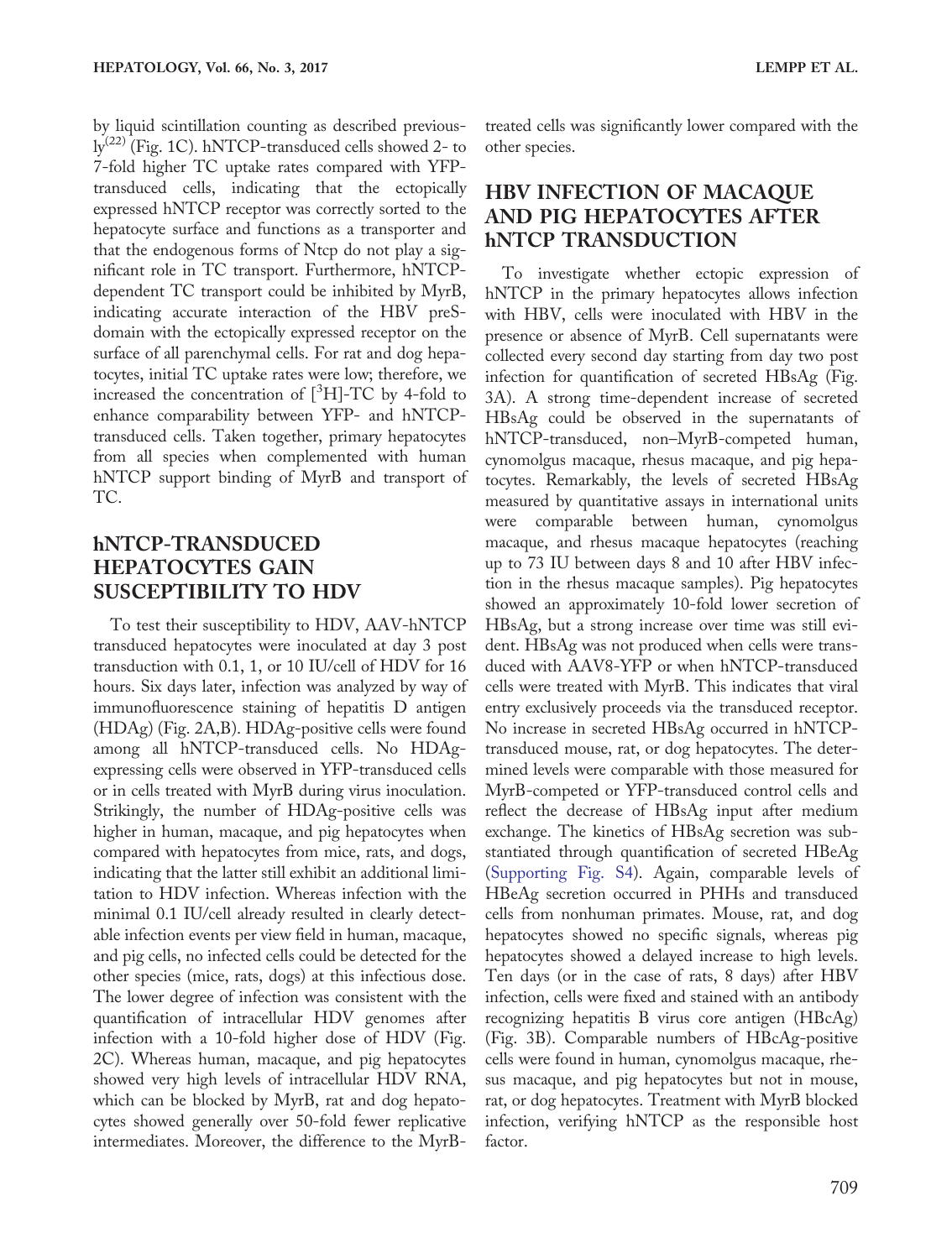------------------------------------------------------------------------------------------------------------------------------- --------



FIG. 3. HBV infection of hNTCP-transduced primary hepatocytes from different species. Three days after AAV8 transduction, cells were inoculated with HBV at a multiplicity of genome equivalents of 750 in the presence or absence of 500 nM MyrB. PHHs were directly infected without previous transduction. (A) After washing of the cells at day 1 and 2 after infection, supernatant was collected every second day, and secreted HBsAg was quantified by way of ELISA. Each data point represents the mean of three biological replicates. \* $P < 0.05$ ; \*\* $P < 0.01$ ; \*\*\* $P < 0.001$ ; \*\*\*\* $P < 0.0001$ ; n.s., not significant. (B) Ten days after infection (8 days for rat, as the cells started to detach after 8 days), cells were fixed and immunostained with an antibody recognizing HBcAg (red, magnification  $\times$ 200 [insets, magnification  $\times$ 400]).

In addition to the levels of secreted antigens and intracellular expression of HBcAg, we also quantified intracellular transcripts by qRT-PCR (Fig. 4A). Consistent with the results from antigen secretion, HBV RNA levels in noncompeted infections of human, cynomolgus macaque, rhesus macaque, and pig hepatocytes were approximately 40- to 400-fold higher compared with MyrB-inhibited infections. No differences between the MyrB-competed and noncompeted infections were observed for mouse, rat, or dog hepatocytes. Remarkably, dog hepatocytes showed significantly increased levels of cell-associated HBV RNA. A possible explanation could be a higher unspecific absorption of RNA-containing particles present in the inoculum. Such particles have been described as major constituents of cell culture–derived viral particles.<sup> $(25)$ </sup> To investigate whether cccDNA is established in these cells, we extracted total intracellular HBV DNA, digested the relaxed circular DNA pool by T5 exonuclease, and quantified the nuclease-

------------------------------------------------------------------------------------------------------------------------------- --------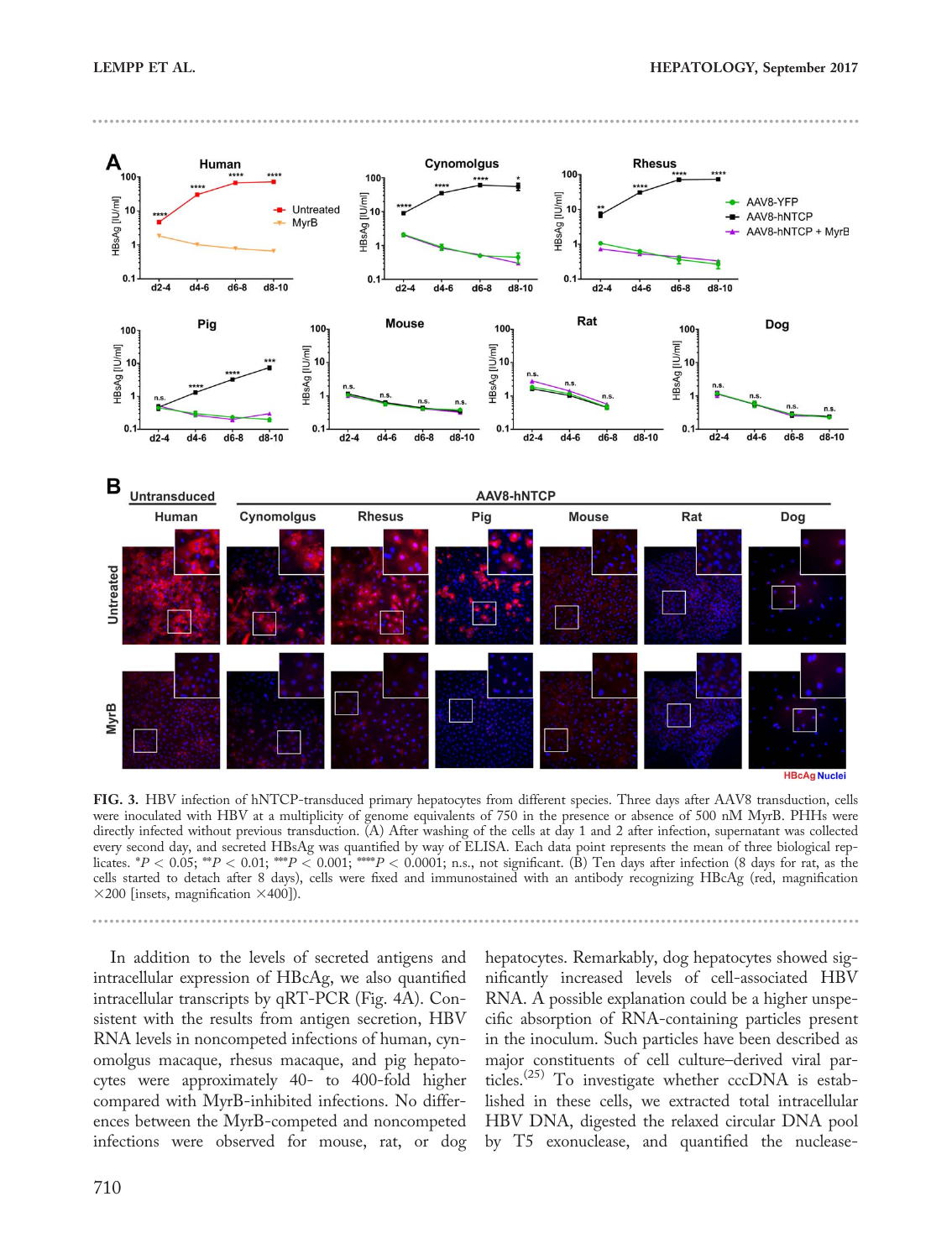resistant fraction using cccDNA-specific primers. This method has been used reliably before<sup>(26)</sup> and has been verified in comparison with Southern blot analyses (Bingqian Qu, personal communication). cccDNA could only be detected in infected hepatocytes from human, cynomolgus macaque, rhesus macaque, and pig hepatocytes (Fig. 4B). As expected, MyrB treatment completely inhibited cccDNA formation. In line with previous findings,  $^{(13)}$  no cccDNA could be detected in mouse, rat, or dog hepatocytes. In conclusion, our data show that hNTCP receptor-mediated HBV infection is possible in primary hepatocytes from macaque and pig, resulting in cccDNA formation and accumulation of comparable levels of viral transcripts, secreted antigens, and release of virus DNA [\(Support](http://onlinelibrary.wiley.com/doi/10.1002/hep.29112/suppinfo)[ing Fig. S5](http://onlinelibrary.wiley.com/doi/10.1002/hep.29112/suppinfo)).

#### Ntcp FROM MACAQUE AND PIG SUPPORTS NEITHER BINDING NOR ENTRY OF HBV

So far, only Ntcp from cynomolgus monkeys,  $(6)$ mice,<sup>(5,17)</sup> and  $Tupaia^{(6)}$  were analyzed in *in vitro* systems for their ability to support HBV infection. Regarding their preS binding activities, hNTCP and Ntcp from mouse bind MyrB, whereas Ntcp from cynomolgus monkey is binding deficient.<sup> $(6,15,16)$ </sup> It was thus interesting to study and characterize the ability of all Ntcp homologues used in this study to support infection in cells under more defined conditions. We cloned the respective cDNAs from the reversetranscribed messenger RNA of the different primary hepatocytes into a eukaryotic expression vector. HuH7 cells were transfected with the resulting constructs and inoculated 2 days later with HBV/HDV or analyzed for TC uptake and MyrB binding (Fig. 5A). Equal transfection efficacies were verified by fluorescence microscopy, since the plasmids additionally encode green fluorescent protein. Similar TC uptake rates were obtained for all Ntcp homologues but not for the empty vector control, indicating that all cloned Ntcps were functionally expressed and localized to the plasma membrane (Fig. 5B). TC uptake was inhibited by MyrB  $(2 \mu M)$  to background levels for human, mouse, rat, and dog Ntcp verifying that the peptide binds and efficiently inhibits the transporter function. In contrast, inhibition of the Ntcp transporters from cynomolgus macaque, rhesus macaque, and pig was only 20%-30%, indicating a profound defect in MyrB to bind and thereby inhibit their activity. This fitted to the results of a direct binding assay using atto565-labeled MyrB



FIG. 4. Quantification of viral nucleic acids after HBV infection. AAV8-hNTCP–transduced primary hepatocytes were infected with HBV as described in Figure 3 (PHHs were infected without previous transduction). Cells were lysed at day 10 after infection (day 8 for rats). (A) Total RNA of the cells was extracted and reverse-transcribed, and the total HBV transcripts were quantified by way of qPCR using primers that bind in the viral X open reading frame. Lower limit of quantification: 10<sup>2</sup> transcripts. (B) Total DNA was extracted, and genomic DNA as well as viral rcDNA were digested using T5 exonuclease. The remaining viral cccDNA was quantified using primers and a probe that spanned the gap region. Values below the limit of quantitation are marked by asterisks (\*).

(Fig. 5C). No binding was observed for cells expressing cynomolgus macaque, rhesus macaque, and pig Ntcp, whereas specific membrane association of the peptide occurred for the other Ntcp homologues (human, mouse, rat, and dog).

------------------------------------------------------------------

To test the capability of the different Ntcp homologues to support infection, the transfected HuH7 cells were inoculated with HDV (Fig. 5D,E) or HBV (Fig. 5F), and infection markers were quantified. As expected, transfection of hNTCP fully supported both HDV and HBV infection, whereas cynomolgus Ntcp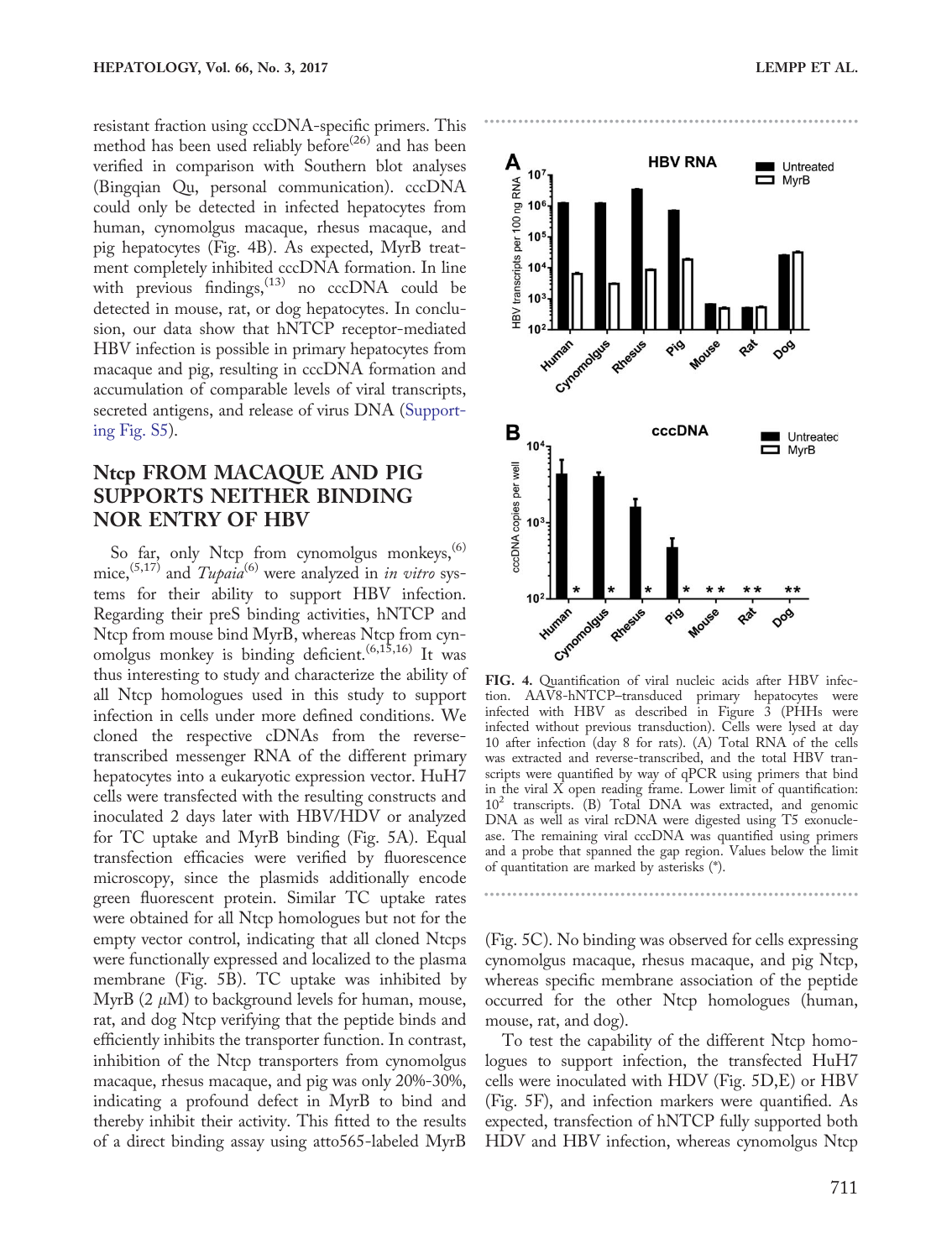

FIG. 5. Characterization of hNTCP homologues from different species. All Ntcp expression plasmids were cloned from the cDNA of primary hepatocytes. (A) Experimental design of the Ntcp characterization: HuH7 cells were transfected with plasmids encoding Ntcp from different species and 2 days after transfection, cellular, or infection assays were performed. (B) Cells were incubated with [3H]-labeled TC for 15 minutes at 37°C in the presence or absence of MyrB and washed extensively, before uptake of [3H]-TC was measured by liquid scintillation counting of the cell lysate. (C) Cells were incubated with atto565-labeled MyrB for 30 minutes at 378C, washed, and fixed. MyrB binding was analyzed using confocal microscopy. (D) Cells were infected with HDV in the presence or absence of MyrB. Five days after infection, cells were fixed and immunostained with an antiserum against HDAg. (E) HDV immunostaining was quantified by automated image acquisition with 16 images per well. HDAg-positive cells and total nuclei were quantified automatically using ImageJ software. (F) Cells were infected with HBV in the presence or absence of MyrB. Supernatant of the infected cells was collected from day 5 to day 7 after infection, and secreted HBeAg was quantified by ELISA.

------------------------------------------------------------------------------------------------------------------------------- --------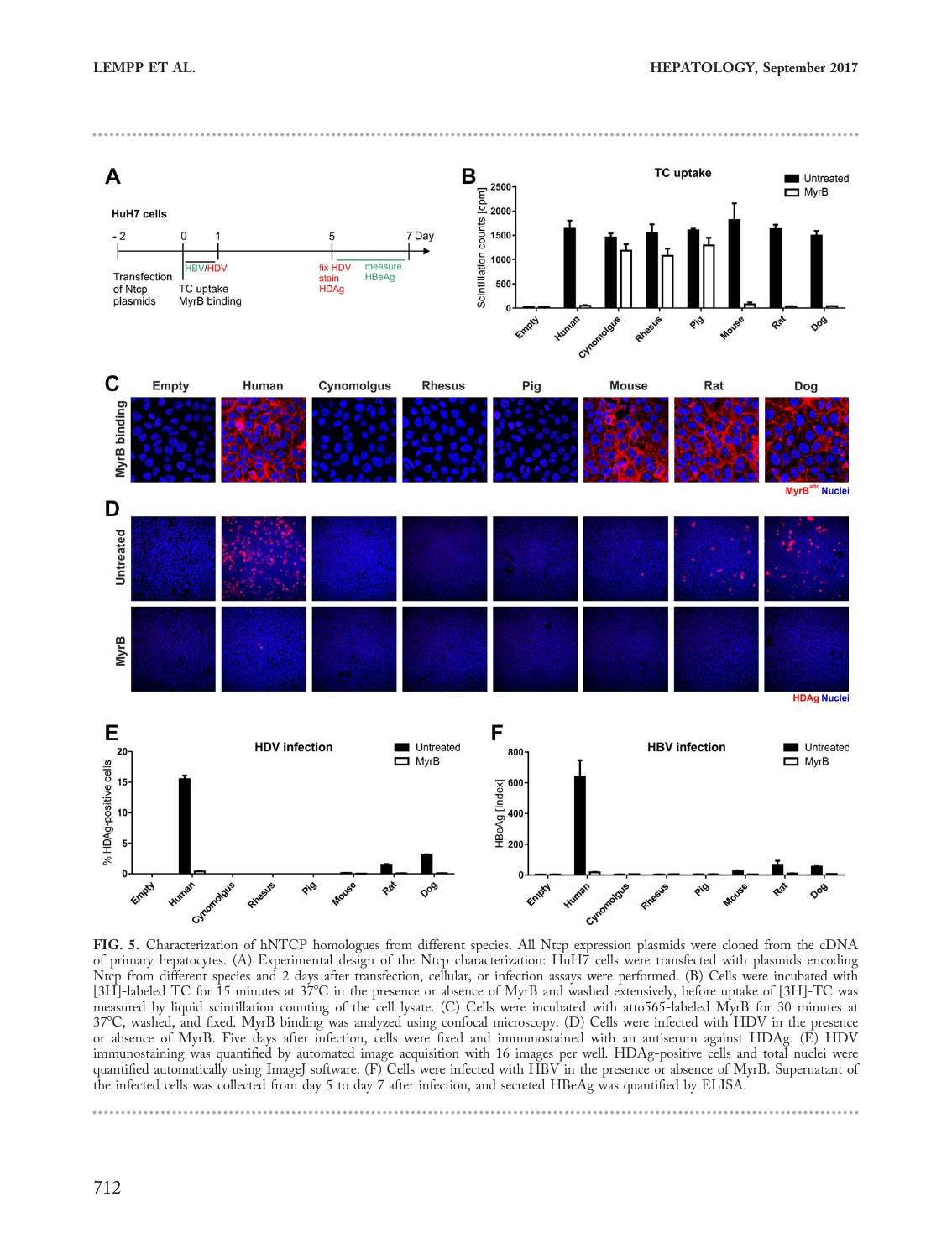did not support infection with either virus. The same was true for rhesus and pig Ntcp. Surprisingly, mouse, rat, and dog Ntcp supported infection at a low level of 2%, 10%, and 14% compared with hNTCP. This limited effect could still be blocked by MyrB, indicating that entry proceeded through the respective Ntcp homologue. Taken together, Ntcp from cynomolgus macaques, rhesus macaques, and pigs, although being able to transport TC, are deficient in HBVpreS/ MyrB-binding and mediating HBV or HDV infection. Ntcp from mice, rats, and dogs can mediate infection with both viruses to very low levels, and hNTCP is the only receptor homologue to fully support both HBV and HDV binding and infection.

### **Discussion**

HBV is a virus with notable species specificity. Successful infection of chimpanzees but restriction of infection in macaques suggest an adaptation of the virus to evolutionary related species. However, the finding that HBV can infect Tupaia belangeri $(27)$ implies a more complex adaptation of the virus to its host. Because none of the susceptible species can be applied for in vivo immunological studies, we still lack immunocompetent animal models to investigate the pathogenesis and the effect of new antiviral drugs that control infection and may lead to "functional cure." The discovery of hNTCP as the *bona fide* receptor for HBV led to the establishment of susceptible cell culture systems for HBV and HDV and allows gaining molecular insights into receptor-mediated restrictions of the host specificity of both viruses. Understanding these restrictions related to virus entry is key for the development of immunocompetent animals.

In this study, we systematically compared primary hepatocytes from different laboratory animals with respect to their ability to support HBV infection after expression of the human receptor hNTCP. We found that hepatocytes from cynomolgus macaque, rhesus macaque, and pig become fully susceptible to HBV, supporting entry and all subsequent steps such as nucleocapsid release, transport of nucleocapsids and nuclear import of rcDNA, cccDNA formation, unrestricted RNA transcription, and production of viral proteins. Through characterization of cloned Ntcp homologues of the different species, we found that hNTCP is the only homologue that efficiently mediates viral entry. Our finding implies that homologues from naturally susceptible species such as Tupaia

belangeri, chimpanzee, gorilla, orangutan, and bats may also fulfill this function; however, it remains an open question whether minor species-specific differences exist. The fact that macaque and pig hepatocytes replicate HBV with efficacy similar to that of PHHs upon hNTCP expression indicates that no further constraints by intracellular dependency factors or speciesspecific restriction factors are present. In contrast, mouse hepatocytes expressing hNTCP are still resistant to HBV. This indicates the requirement of additional factors in these cells, an observation that has also been observed in mouse liver cell lines.<sup>(5,17,18,28)</sup> Although the specific replication step at which this restriction occurs is still poorly understood, a recent study suggests that it occurs after hNTCP-mediated entry but before cccDNA transcription and that it is due to a missing host dependency factor rather than presence of an active murine restriction factor.<sup>(18)</sup> This missing host factor is probably not species-specific, because one peculiar mouse liver cell line (AML12) supports the full HBV replication cycle, including cccDNA formation after hNTCP expression.<sup> $(26,29)$ </sup> To overcome this peculiar limitation in murine cells, more thorough investigations of the AML12 cell line and particularly its differences to other murine cell lines will be crucial.

In this study, we addressed the question whether hepatocytes of other commonly used laboratory animals underlie the same limitation as mouse hepatocytes. As expected, hNTCP transduction rendered mouse but also rat and dog hepatocytes susceptible to HDV infection.<sup>(5,17,18,28)</sup> Accordingly, immunocompetent mouse models for HDV infection could be established once hNTCP is complemented. He et al.<sup>(11)</sup> reported the successful *in vivo* HDV infection of hNTCP-transgenic mice. However, the study also revealed several restraints: 1) only very young mice could be infected, 2) high virus inoculates were needed, 3) infection efficiency was very low, and 4) infection was transient and cleared after 20 days. In a recent publication, exchange of amino acids 84, 86, and 87 in endogenous mouse Ntcp also resulted in a gain of HDV susceptibility<sup>(12)</sup>; however the efficacy was still lower than that observed in PHH-transplanted uPA-SCID mice.<sup>(30)</sup> These findings fit very well to the data reported here (Fig. 2) in that HDV at a very high inoculation dose is required to obtain only low infection rates (compared with PHHs). This indicates an additional constraint in mouse hepatocytes also for HDV, which is not as strict for HBV but still pronounced. This limitation presumably relates to virus entry events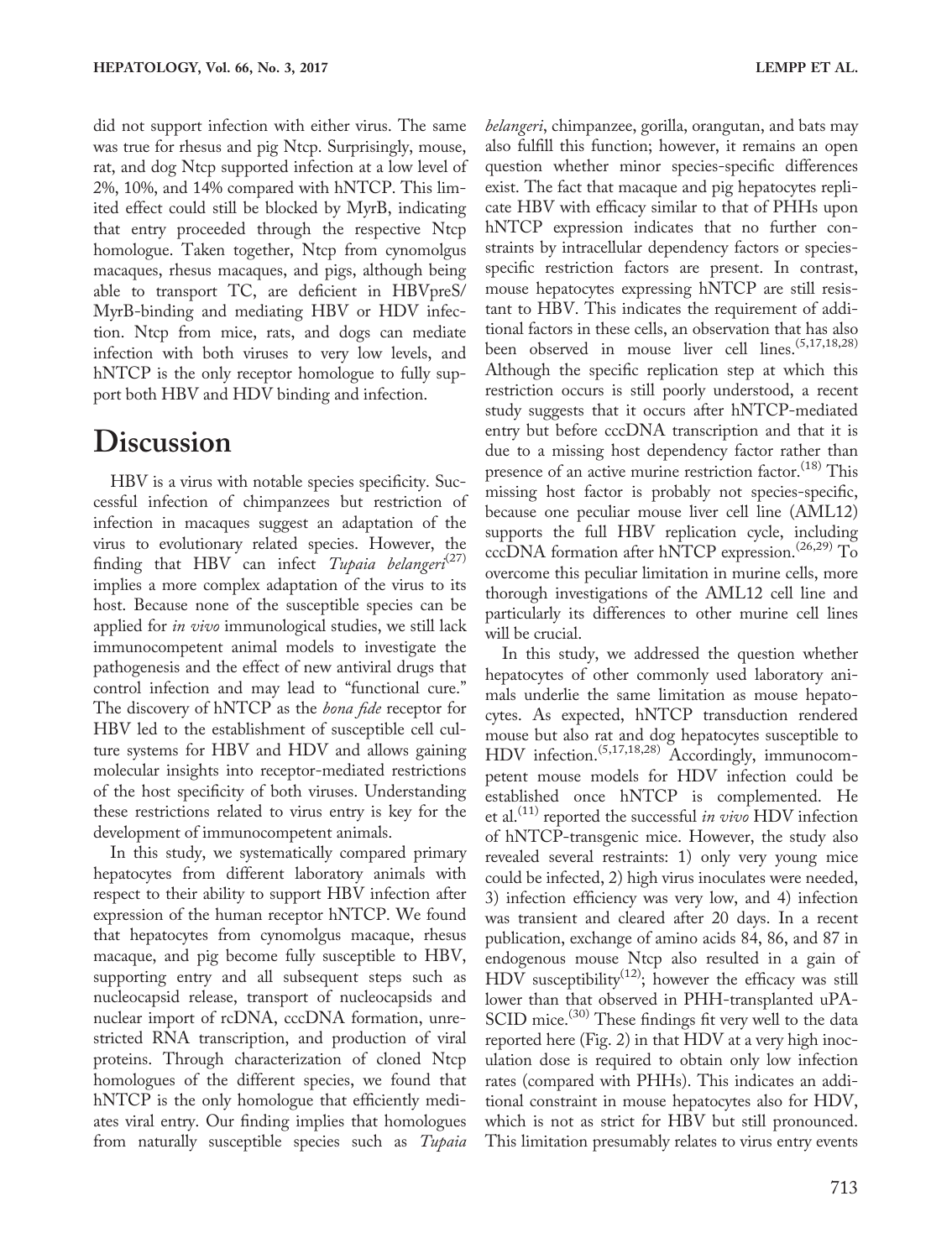(e.g., attachment to HSPGs or interference with binding to endogenous mouse Ntcp or to innate immune responses triggered by HDV). Notably, it only occurs in hepatocytes of those species that support binding of the HBV preS domain, for unknown reasons. Because this HDV-related effect in hNTCP-expressing mouse hepatocytes likely also affects the efficacy of HBV entry, it is important to elucidate this limitation for the future development of immunocompetent mouse or rat models for HBV.

One concern related to our study was whether HBV binding-competent Ntcp from non–HBV-susceptible species like mouse, rat, and dog interfere with the efficacy of infection when coexpressed with hNTCP. This objection could be excluded in this study, because the endogenous Ntcp levels of the used primary hepatocytes declined substantially within the first 3 days of cultivation, as is evident through analysis of the TC transporter activity of nontransduced cells after plating ([Supporting Fig. S2](http://onlinelibrary.wiley.com/doi/10.1002/hep.29112/suppinfo)). However, we cannot rule out that coexpression of hNTCP and a binding-competent endogenous Ntcp in the same hepatocyte in vivo (e.g., by hNTCP expression in an Ntcp-competent animal) or by partial transplantation of PHHs into mouse livers (e.g., uPA-SCID mice) might also limit the efficacy of infection.

In the past, the chimpanzee was the only immuno competent animal model for HBV infection,  $(31,32)$  and these animals have been widely used to study cytolytic and noncytolytic mechanisms of HBV clearance during acute infection.<sup>(9)</sup> Due to ethical considerations, however, chimpanzees are no longer available as experimental animals; therefore, nonhuman primates such as macaques or other suitable animals are desirable for future HBV in vivo studies. Although in vitro and in vivo data demonstrate that Ntcp of macaques cannot interact with the HBV preS domain, due to an Ntcp sequence variation at amino acids  $157-165^{(5,6,16)}$  (see also [Supporting Fig. S6](http://onlinelibrary.wiley.com/doi/10.1002/hep.29112/suppinfo)), a naturally occurring transmissible HBV infection (genotype D) was reported among Macaca fascicularis from Mauritius Island.<sup>(33)</sup> The viral serum titers in these animals were very low, which may indicate marginal replication levels (if at all) in the liver.<sup> $(33)$ </sup> Our finding that *trans*-complementation of macaque hepatocytes by hNTCP enables replication raises the question whether non–Ntcpmediated genome delivery to hepatocytes occurs in these animals or whether other nonhepatic reservoirs of HBV exist. The discrepancy between the presence of a nonfunctional Ntcp receptor in macaques and the low-level maintenance of HBV markers without

elimination of the virus by the immune system demands further investigation.

Our data demonstrate that macaque hepatocytes, after hNTCP transduction, become fully susceptible to HBV infection with infection rates indistinguishable from PHHs. This is consistent with a previous observation that baculovirus-mediated transduction of HBV over-length genomes into macaque hepatocytes initiates HBV replication, including the formation of  $cccDNA<sup>(20)</sup>$  The fact that no other host-limiting factor is present indicates that macaques presumably represent an immunocompetent animal model for HBV when hNTCP is complemented *in trans* (e.g., after AAV8-mediated gene transfer or rendering the animal transgenic for hNTCP). Safe and efficient liverspecific transduction of macaques using recombinant AAV or adenoviral vectors has been shown using various transgenes.(34-36) Thus, further studies should focus on applying such hNTCP-encoding vectors for macaques and should perform HBV infection studies similar to those described in chimpanzees. Novel macaque-based animal models could be used to study the mounting of immune responses against infection, immune pathogenesis, evaluation of new therapies, and ideally the mechanisms of viral persistence, as has been described in persistently infected chimpanzees.<sup>(37)</sup>

An unexpected finding was that hNTCP transduction rendered pig hepatocytes susceptible to HBV. Infection efficacy and the kinetics of viral markers differed significantly compared with PHHs or transduced macaque hepatocytes but still reached high levels when infection proceeded. In a few recent reports, an HBVrelated virus has been described in domestic pigs<sup> $(38,39)$ </sup>; however, its characterization remains incomplete, and important markers such as cccDNA are missing. Because pigs are commonly used as animal models for hepatitis E virus infections,  $(40)$  a further characterization of a possible endogenous pig hepadnavirus would be important, especially with respect to the comparative analysis of receptor-independent viral determinants of replication. Whether pigs could be used as infection models after hNTCP expression remains to be tested.

Taken together, our data provide the basis for the rapid development of nonhuman primate animal models for HBV based on hNTCP-transduced macaques or small pigs. In contrast to murine or rat models, macaques and pigs are only restricted in their susceptibility by the lack of a functional hNTCP receptor and do not require complementation with additional host factors.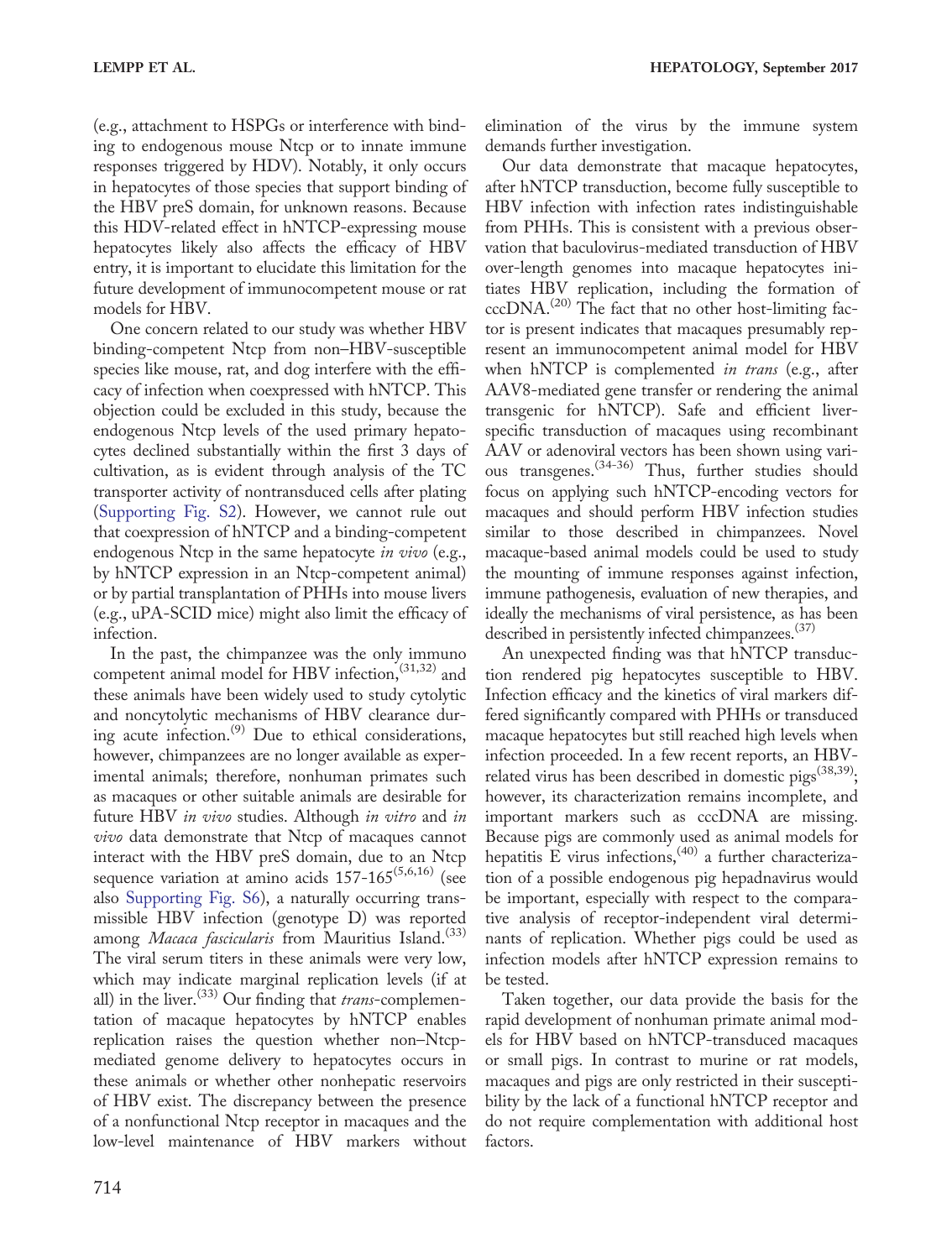Acknowledgment: We thank Franziska Schlund and Sarah Engelhardt for lab organization and cell culture support, Christina Kaufman for MyrB-atto synthesis, Ingrid Meder and Corinna Löbbert for help with the PHH isolation, and Ralf Bartenschlager for continu-

#### REFERENCES

ous support.

- 1) Trepo C, Chan HL, Lok A. Hepatitis B virus infection. Lancet 2014;384:2053-2063.
- 2) Littlejohn M, Locarnini S, Yuen L. Origins and evolution of hepatitis B virus and hepatitis D virus. Cold Spring Harb Perspect Med 2016;6:a021360.
- 3) Lempp FA, Ni Y, Urban S. Hepatitis delta virus: insights into a peculiar pathogen and novel treatment options. Nat Rev Gastroenterol Hepatol 2016;13:580-589.
- 4) Liang TJ, Block TM, McMahon BJ, Ghany MG, Urban S, Guo JT, et al. Present and future therapies of hepatitis B: From discovery to cure. HEPATOLOGY 2015;62:1893-1908.
- 5) Ni Y, Lempp FA, Mehrle S, Nkongolo S, Kaufman C, Falth M, et al. Hepatitis B and D viruses exploit sodium taurocholate cotransporting polypeptide for species-specific entry into hepatocytes. Gastroenterology 2014;146:1070-1083.
- 6) Yan H, Zhong G, Xu G, He W, Jing Z, Gao Z, et al. Sodium taurocholate cotransporting polypeptide is a functional receptor for human hepatitis B and D virus. Elife 2012;1:e00049.
- 7) Mason WS. Animal models and the molecular biology of hepadnavirus infection. Cold Spring Harb Perspect Med 2015;5.
- 8) Winer BY, Ding Q, Gaska J, Ploss A. In vivo models of hepatitis B and C virus infection. FEBS Lett 2016;590:1987-1999.
- 9) Guidotti LG, Rochford R, Chung J, Shapiro M, Purcell R, Chisari FV. Viral clearance without destruction of infected cells during acute HBV infection. Science 1999;284:825-829.
- 10) Collins FS. NIH will no longer support biomedical research on chimpanzees. [https://www.nih.gov/about-nih/who-we-are/](https://www.nih.gov/about-nih/who-we-are/nih-director/statements/nih-will-no-longer-support-biomedical-research-chimpanzees) [nih-director/statements/nih-will-no-longer-support-biomedical](https://www.nih.gov/about-nih/who-we-are/nih-director/statements/nih-will-no-longer-support-biomedical-research-chimpanzees)[research-chimpanzees](https://www.nih.gov/about-nih/who-we-are/nih-director/statements/nih-will-no-longer-support-biomedical-research-chimpanzees). Published November 17, 2015. Accessed on 29th November 2016.
- 11) He W, Ren B, Mao F, Jing Z, Li Y, Liu Y, et al. Hepatitis D virus infection of mice expressing human sodium taurocholate co-transporting polypeptide. PLoS Pathog 2015;11:e1004840.
- 12) He W, Cao Z, Mao F, Ren B, Li Y, Li D, et al. Modification of three amino acids in sodium taurocholate cotransporting polypeptide renders mice susceptible to infection with hepatitis D virus in vivo. J Virol 2016;90:8866-8874.
- 13) Guidotti LG, Matzke B, Schaller H, Chisari FV. High-level hepatitis B virus replication in transgenic mice. J Virol 1995;69: 6158-6169.
- 14) Bogomolov P, Alexandrov A, Voronkova N, Macievich M, Kokina K, Petrachenkova M, et al. Treatment of chronic hepatitis D with the entry inhibitor myrcludex B: first results of a phase Ib/IIa study. J Hepatol 2016;65:490-498.
- 15) Meier A, Mehrle S, Weiss TS, Mier W, Urban S. Myristoylated PreS1-domain of the hepatitis B virus L-protein mediates specific binding to differentiated hepatocytes. HEPATOLOGY 2013;58: 31-42.
- 16) Schieck A, Schulze A, Gahler C, Muller T, Haberkorn U, Alexandrov A, et al. Hepatitis B virus hepatotropism is mediated by specific receptor recognition in the liver and not restricted to susceptible hosts. HEPATOLOGY 2013;58:43-53.
- 17) Yan H, Peng B, He W, Zhong G, Qi Y, Ren B, et al. Molecular determinants of hepatitis B and D virus entry restriction in mouse sodium taurocholate cotransporting polypeptide. J Virol 2013;87:7977-7991.
- 18) Lempp FA, Mutz P, Lipps C, Wirth D, Bartenschlager R, Urban S. Evidence that hepatitis B virus replication in mouse cells is limited by the lack of a host cell dependency factor. J Hepatol 2016;64:556-564.
- 19) Vondran FW, Katenz E, Schwartlander R, Morgul MH, Raschzok N, Gong X, et al. Isolation of primary human hepatocytes after partial hepatectomy: criteria for identification of the most promising liver specimen. Artif Organs 2008;32:205- 213.
- 20) Lucifora J, Vincent IE, Berthillon P, Dupinay T, Michelet M, Protzer U, et al. Hepatitis B virus replication in primary macaque hepatocytes: crossing the species barrier toward a new small primate model. HEPATOLOGY 2010;51:1954-1960.
- 21) Cattaneo R, Will H, Darai G, Pfaff E, Schaller H. Detection of an element of the SV40 late promoter in vectors used for expression studies in COS cells. EMBO J 1983;2:511-514.
- 22) Nkongolo S, Ni Y, Lempp FA, Kaufman C, Lindner T, Esser-Nobis K, et al. Cyclosporin A inhibits hepatitis B and hepatitis D virus entry by cyclophilin-independent interference with the NTCP receptor. J Hepatol 2014;60:723-731.
- 23) Schulze A, Mills K, Weiss TS, Urban S. Hepatocyte polarization is essential for the productive entry of the hepatitis B virus. HEPATOLOGY 2012;55:373-383.
- 24) Xia Y, Carpentier A, Cheng X, Block PD, Zhao Y, Zhang Z, et al. Human stem cell-derived hepatocytes as a model for hepatitis B virus infection, spreading and virus-host interactions. J Hepatol 2017;66:494-503.
- 25) Wang J, Shen T, Huang X, Kumar GR, Chen X, Zeng Z, et al. Serum hepatitis B virus RNA is encapsidated pregenome RNA that may be associated with persistence of viral infection and rebound. J Hepatol 2016;65:700-710.
- 26) Lempp FA, Qu B, Wang YX, Urban S. Hepatitis B virus infection of a mouse hepatic cell line reconstituted with human sodium taurocholate cotransporting polypeptide. J Virol 2016;90: 4827-4831.
- 27) Walter E, Keist R, Niederost B, Pult I, Blum HE. Hepatitis B virus infection of tupaia hepatocytes in vitro and in vivo. HEPA-TOLOGY 1996;24:1-5.
- 28) Li H, Zhuang Q, Wang Y, Zhang T, Zhao J, Zhang Y, et al. HBV life cycle is restricted in mouse hepatocytes expressing human NTCP. Cell Mol Immunol 2014;11:175-183.
- 29) Cui X, Guo JT, Hu J. Hepatitis B virus covalently closed circular DNA formation in immortalized mouse hepatocytes associated with nucleocapsid destabilization. J Virol 2015;89: 9021-9028.
- 30) Giersch K, Helbig M, Volz T, Allweiss L, Mancke LV, Lohse AW, et al. Persistent hepatitis D virus mono-infection in humanized mice is efficiently converted by hepatitis B virus to a productive co-infection. J Hepatol 2014;60:538-544.
- 31) Barker LF, Chisari FV, McGrath PP, Dalgard DW, Kirschstein RL, Almeida JD, et al. Transmission of type B viral hepatitis to chimpanzees. J Infect Dis 1973;127:648-662.
- 32) Maynard JE, Berquist KR, Krushak DH, Purcell RH. Experimental infection of chimpanzees with the virus of hepatitis B. Nature 1972;237:514-515.
- 33) Dupinay T, Gheit T, Roques P, Cova L, Chevallier-Queyron P, Tasahsu SI, et al. Discovery of naturally occurring